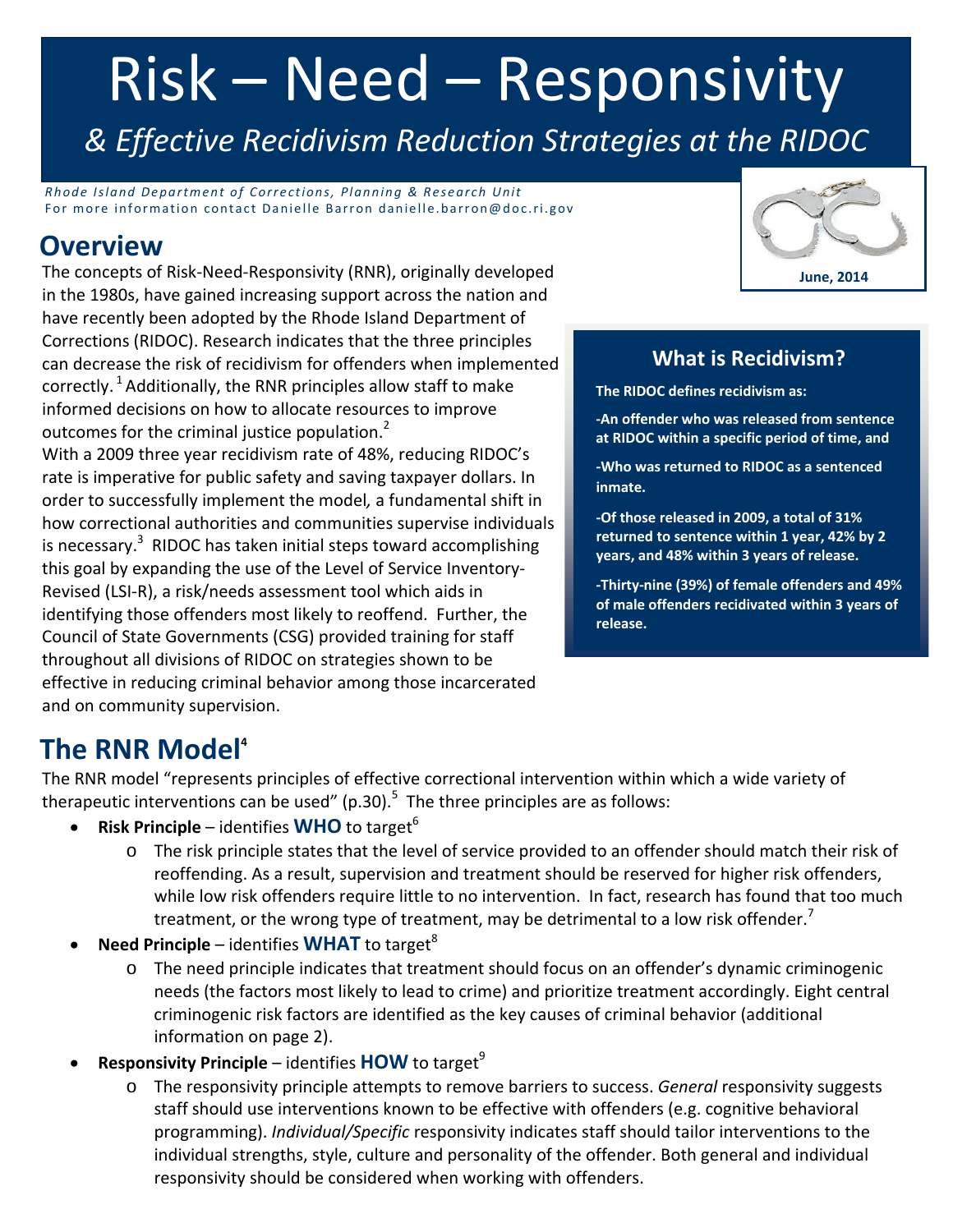## **Page 2**

#### Top 8 Criminogenic Risk Factors 1. Antisocial Attitudes **B**

2. Antisocial Personality

3. Antisocial Behavior

- **I G**
- **F O**
- **U R**
- 4. Antisocial Associates
- 5. Family/Marital
- 6. School/Work
- 7. Leisure/Recreation
- 8. Substance Abuse

# **RIDOC LSI‐R Data**

 leisure/recreation, companions, alcohol/drug, The first step in applying RNR principles is to identify high risk offenders using a validated tool, such as the LSI‐R assessment. The LSI‐R is a 54‐item instrument which assesses offenders across 10 domains: criminal history, education/employment, financial, family/marital, accommodation, emotional/personal, and attitudes/orientation. Scores range from 0‐54, with higher scores indicating higher risk and more needs. Analyses of 2012 RIDOC release data show a correlation between higher LSI‐R scores and a greater recidivism rate (see graph). For men who scored high risk on the LSI-R, 50% returned to sentenced status at RIDOC within one year as compared to those who scored low or low/moderate (27%).

## **Case Example**

John Doe is a 30 year old male sentenced to his tenth incarceration after violating probation for shoplifting (felony charge). He is currently spending 21 days in segregation for swearing at a Correctional Officer. John was first introduced to drugs by his family members at a young age and has been using ever since. He dropped out of high school in the  $10^{th}$  grade and was fired from his last job of two months after showing up for work under the influence. He states that he refuses to seek employment after release, as he doesn't see the value in working when he is able to make money through illegal means. John's family lives in Massachusetts and also continues to use drugs regularly. He does not have regular contact with anyone but his brother, who cannot visit him during incarceration due to his lengthy criminal record. John has a wide variety of friends, most of whom he met through his incarcerations. John and his friends often use drugs and engage in criminal activity together. His most recent charge was a result of him and a group of friends stealing from local retail stores in order to support their habit. Though this is John's tenth incarceration, this is only his second assessment, as most of his sentences are short-term due to the nature of the nonviolent offenses. The assessment indicates that John is a high risk offender with a score of 41.

newsletter Title The table to the left represents the eight criminogenic risk factors, and more specifically the "Big Four." These factors, which are known to be the greatest predictors of future criminality, should be targeted through appropriate programming and interventions. As the best predictor of future behavior is past behavior, changing antisocial attitudes and behaviors through treatment from pro‐criminal to prosocial will reduce the likelihood of criminal behavior and lead to more positive behaviors. $10<sup>10</sup>$  Non-criminogenic factors, such as self‐esteem, should by no means be the primary focus of treatment, as "increasing self‐esteem without changes in pro‐criminal attitudes runs the risk of resulting in confident criminals" (p. 5). $^{11}$  All non-criminogenic factors (others include personal distress, physical health, and major mental health disorders)<sup>12</sup> should be addressed as responsivity issues during treatment.